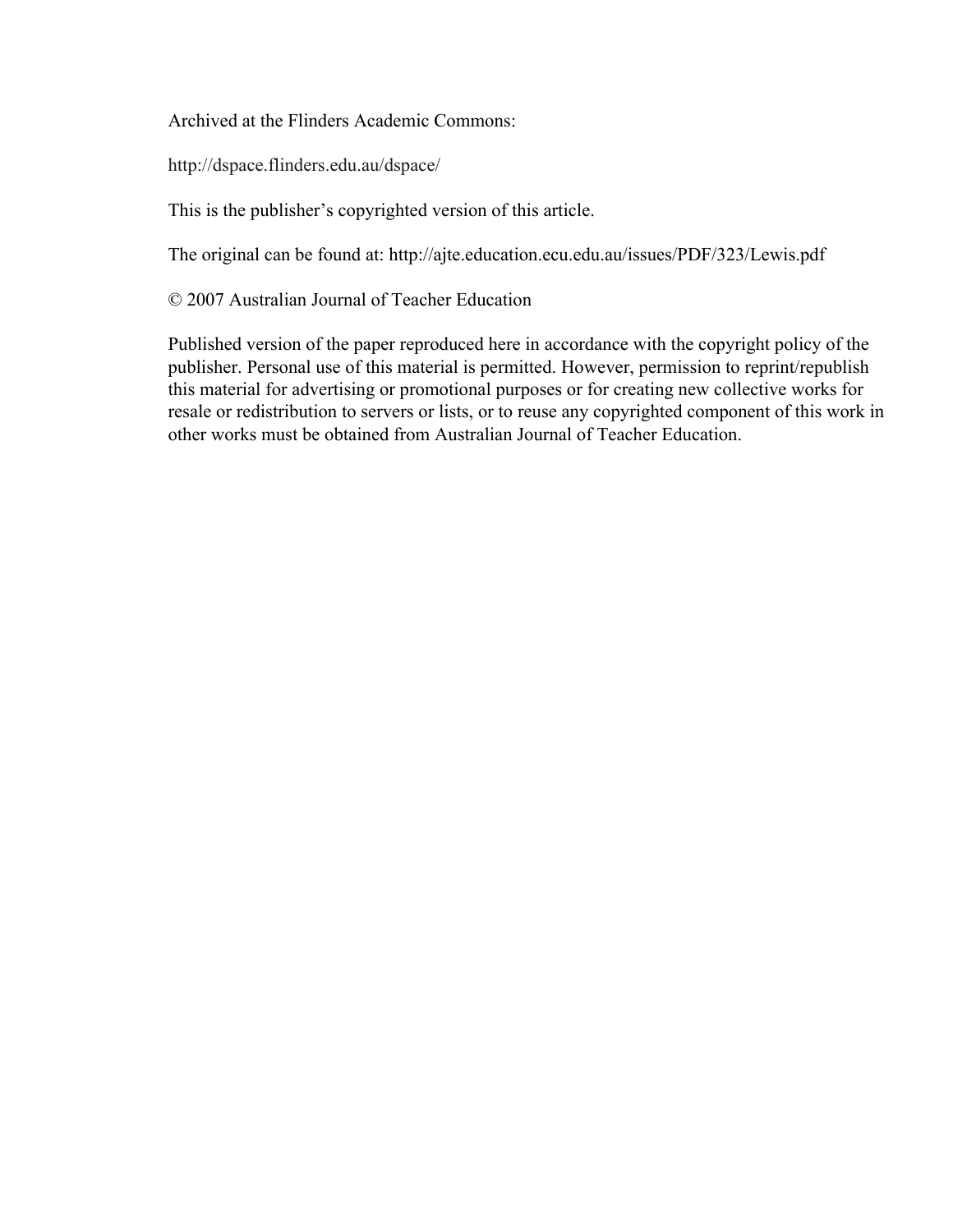# **PROSPECTIVE TEACHERS OF SECONDARY SCHOOL LEARNERS: LEARNING TO TEACH - TEACHING TO LEARN?**

# Felicity-ann Lewis Flinders University

*Abstract: Prospective teachers in their third year of a Bachelor of Education degree in secondary teacher education use a journal to respond to a range of questions about their experiences as learners prior to, during and after their first practicum. These stories are used as a source of data to analyze how 14 prospective secondary teachers understand the interaction between university–based and school-based studies; the points of conjunction and disjunction that they experience. The paper shows that during the first teaching practicum their ideas about learners and pedagogy are challenged and argues that more can be done in both the university and school to make 'learning to teach' a more connected experience for prospective teachers. This will require greater collaboration in a number of areas, along with the removal of structural barriers such as time and money.*

#### **Introduction**

On the 7th February 2005, the Minister for Education, Science and Training in the Australian Government announced the first national inquiry into the training of teachers in 25 years. This inquiry is in addition to others that have been held in recent years (e.g. Australian Council of Deans, 1998; Department of Education, Science and Training, 2003; Ramsey, 2001.) Dr Brendan Nelson at a press conference on  $17<sup>th</sup>$  February, 2005 stated that the inquiry was to focus on; people that are being attracted to teach in Australia – from schools and mature age, attrition rates from university, the way Universities prepare the next generation of teachers to deal with students with disabilities, with learning and behavioural problems, philosophical underpinnings of teacher training in Australia, the extent to which our teachers are being supported in their training when they attend schools for practicum, the way in which schools are actually delivering mentoring and support to teachers that are in training and the way in which teachers are being prepared in terms of not just specific skills but the philosophies and scientific rigor of teacher training in Australia. The inquiry was anticipated to take 12-18 months to deliver its recommendations. Extensive consultation with all stakeholders occurred during 2005 and the transcripts of panel interviews and written submissions were made available on the Internet. 'Top of the Class: Report on the inquiry into teacher education,' was published in February, 2007.(House of Representatives Standing Committee on Education and Vocational Training, 2007).

In this climate of review it is timely to reflect on existing research into teacher education and continue to interrogate current programs. This paper begins with a review of recent research into teacher education in Australia and describes the similarities that exist with the United States and the United Kingdom as these countries have similar political and bureaucratic structures for the delivery of teacher education. All have faced criticism regarding the success of teacher education in the light of perceived academic failure and decline in standards. It introduces narrative inquiry as a method to investigate the experiences of a cohort of fourteen prospective secondary teachers in a Graduate Entry program at Flinders University. More specifically their stories are used as data to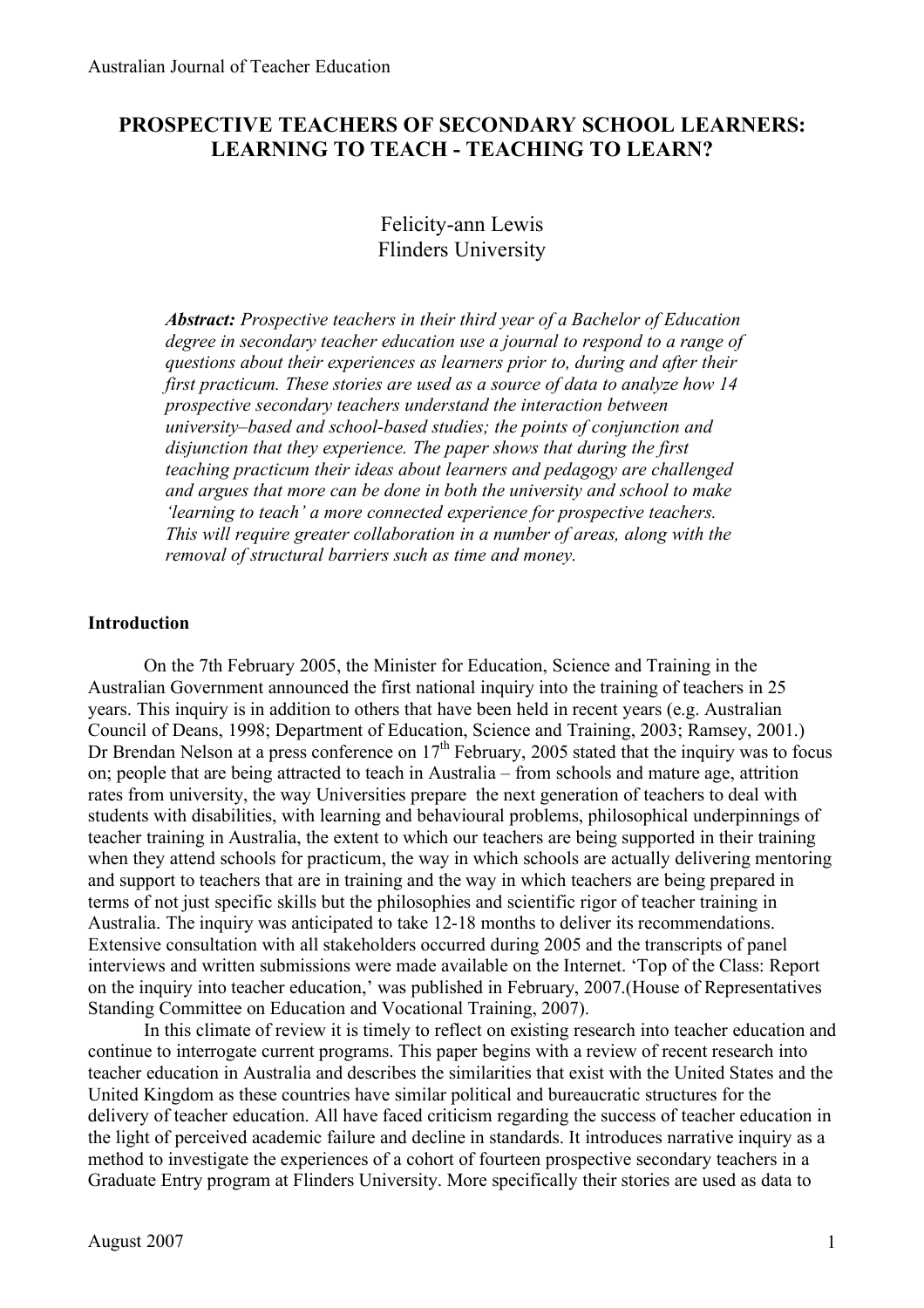analyze their understandings of the interaction between university- based and school-based studies, that is, the points of conjunction and disjunction that they experienced during a practicum in the middle of the semester.

### **Teacher education in Australia, the United States and the United Kingdom.**

Researchers from within the university sector in Australia constantly grapple with the elements teacher education programs should contain and often look to academics in the United States and the United Kingdom, who share similar schooling systems, when developing teacher education programs.(Britzman, 2000; Cochran-Smith & Zeichner, 2005; Darling-Hammond, 2006; Korthagen & Kessels, 1999) The United States has a history of reviewing its teacher education programs in response to similar pressures such as those experienced in Australia and the United Kingdom. Borko, Liston & Whitcomb (2006, p.199) in an Editorial on Visions of Teacher Education, say, 'It's on the horizon again, another looming "crisis" in teacher education. Whether the decade is the 1930s with the Teachers College Dean William Russell's (1936) call for a "new charter for teacher education", the 1960s with Koerner's (1963) and Conant's (1963) respective critiques of teacher preparation, or the 1980s *Nation at Risk* (National Commission on Excellence in Education) (1983), teacher education has been inundated by multiple and persistent criticisms.' Borko, Liston & Whitcomb (2006, p.1) go on to say, 'The external criticisms are about overemphasis of theory, inadequate preparation for the practical realities of contemporary classrooms, lack of intellectual substance, too much focus on pedagogy' and as Minister Nelson states, a leftist-liberal indoctrination. They state that Schools of education and teachers colleges view programs in public schools as still having a 19<sup>th</sup>-century view of student learning and they should better reflect our current understanding of learning and address issues of social justice.

The most recent review of teacher education in the United States– Studying Teacher Education: The Report of the American Educational Research Association Panel on Teacher Education edited by Marilyn Cochran-Smith and Ken Ziechner (2005, p.9) reviewed existing research and called for a new research agenda. In summary it said, 'the body of teacher education research that directly addresses desirable pupil and other outcomes and the conditions and contexts in which these outcomes are likely to occur is relatively small and inconclusive. Concerns are also raised in the literature about the disconnection between time given to theoretical knowledge and practical preparation. Hartocollis (2005), favours the apprenticeship model of teacher 'training' and accepts that 'practice may not make the perfect teacher, but it does a better job than either theories of learning or ruminations on social justice.' This is supported by Poppelton, (1999, p.223) in a comparative examination of the proposed changes to teacher training in the United Kingdom. She says, 'When schools 'fail', the cause is often seen to lie in the quality of the training that the teachers receive, and finally, the quality of those who provide the training. As Cochran-Smith & Zeichner (2005, p.303) noted, 'To get from teacher education to direct impact on pupils' learning requires a chain of evidence with several links: empirical evidence in demonstrating the link between teacher preparation programs and teacher candidates' learning and their practices in actual classrooms, and empirical evidence demonstrating the link between graduates' practices and what and how much their pupils learn. Individually, each of these links is complex and challenging to estimate. When they are combined the challenges are multiplied.'

The criticisms of teacher education are not new. As Borko (2006, p.202) notes, they can be summarized as 'ideologically charged, value-based, and politically directed: most important practical, professional and policy debates are. However, professional integrity and institutional viability demand further attention to these critiques'. Borko, (2006) does not believe we can solve these conundrums as they entail irreducible and at times conflicting moral, educational and political visions. Cochran-Smith & Zeichner (2005) in a comprehensive review of teacher education in the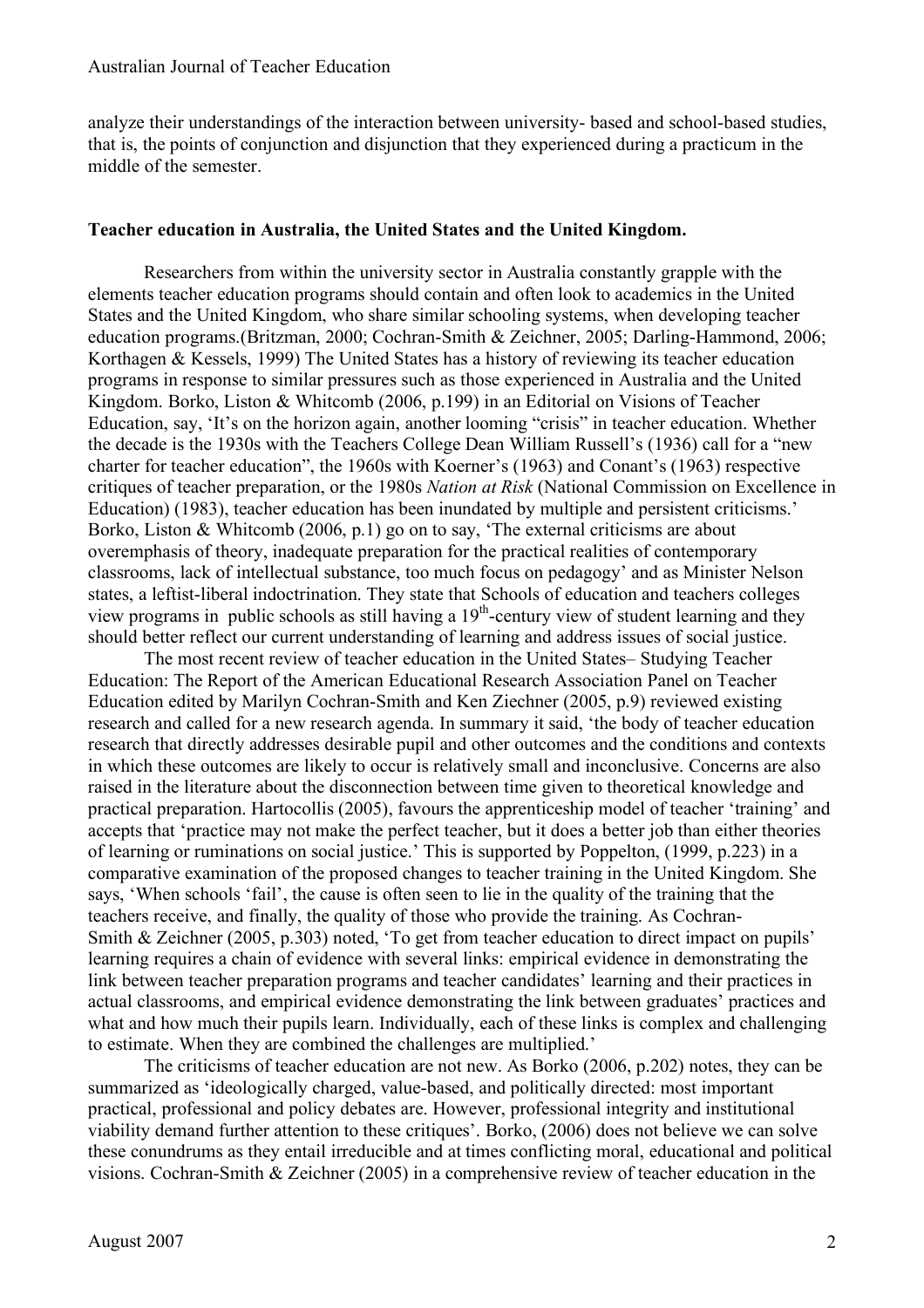United States noted that due to the complexity of teacher education, no single method or theory could ensure an understanding of how and why teacher education influences educational outcomes. In Australia similar problems about the structure and substance of teacher education programs are also evident due to different educational traditions favoured by staff. Gore (2001, p.124) says we sometimes lose sight of our primary role: ensuring that our students are able to produce high-quality learning outcomes for all students. The outcomes Gore proposes are both social and academic. She describes a 'Four Dimensional Framework of Classroom Practice' which is based on research conducted in Australian schools. It aims to redesign teacher education as suggested by Darling-Hammond, (2000, p.166) 'to strengthen its knowledge base, its connections to both practice and theory, and its capacity to support the development of powerful teaching.' Drawing on multiple research traditions, four dimensions of classroom practice appear crucial in redesigning teacher education. These are intellectual quality, relevance, supportive classroom environment, and recognition of difference.' (Gore, 2001, p.133)

The focus would shift to fundamental questions of pedagogy, curriculum, and learning. What matters would then centre on how we can enhance these dimensions of classroom practice in our programs in terms of both how we teach and how we prepare our students to teach.

### **Narrative Inquiry in Teacher Education**

Tensions exist between researchers into teacher education as to the methodology used to collect data. Calls for more empirical and evidence –based studies which are large scale, are countered by those who believe 'teacher preparation policies and practices can never be decided solely on the basis of empirical evidence, divorced from values.' (Cochran-Smith & Fries, 2005, p.53) Narrative inquiry (Blumenfeld-Jones, 1995; Clandinin & Connelly 1995; Polkinghorne, 1995) is the methodology used in this research. There are increasing numbers of researchers using narrative inquiry in the area of teaching and schooling. Using a professional journal to develop reflective practice is a common approach used by teacher educators internationally. (Dart, Boulton-Lewis, Brownlee, & McCrindle, 1998; Francis, 1995; Loughran, 1995 ; Mather & Handley, 1998; Mantovinovic, 1995.) Narrative inquiry becomes the source of information through the story-telling, as well as the method of interpretation and reinterpretation of experience. (Carter, 1993; Casey, 1993; Connelly & Clandinin,1990).Olsen & Craig (2001) describe the value of narrative as a method for hearing prospective teachers' voices. Use of journals written by prospective secondary teachers, provide stories of their experiences with learning to teach at university, and later, learning to teach in a school setting. Olsen (1995, p.123) says, 'Knowledge is personally and socially constructed and reconstructed in situations as people share their ideas and stories with others.'

Clandinin and Connelly (1998, p.150) use the terms 'personal and practical knowledge' to capture the idea of experience, "a moral, affective, and aesthetic way of knowing life's educational situations" and 'professional knowledge landscape' to describe the way knowledge is both formed and expressed in the contexts in which teachers live. Connelly and Clandinin (1990) support the use of journals to develop stories which allow individuals to reflect upon life and explain themselves to others and note the importance of finding the voice of the participant in a particular time, place or setting.

#### **Critical Narrative**

The cohort of prospective secondary teachers whose journals provide the stories in this paper, identify as secondary subject specialist teachers. None identify as indigenous, five are male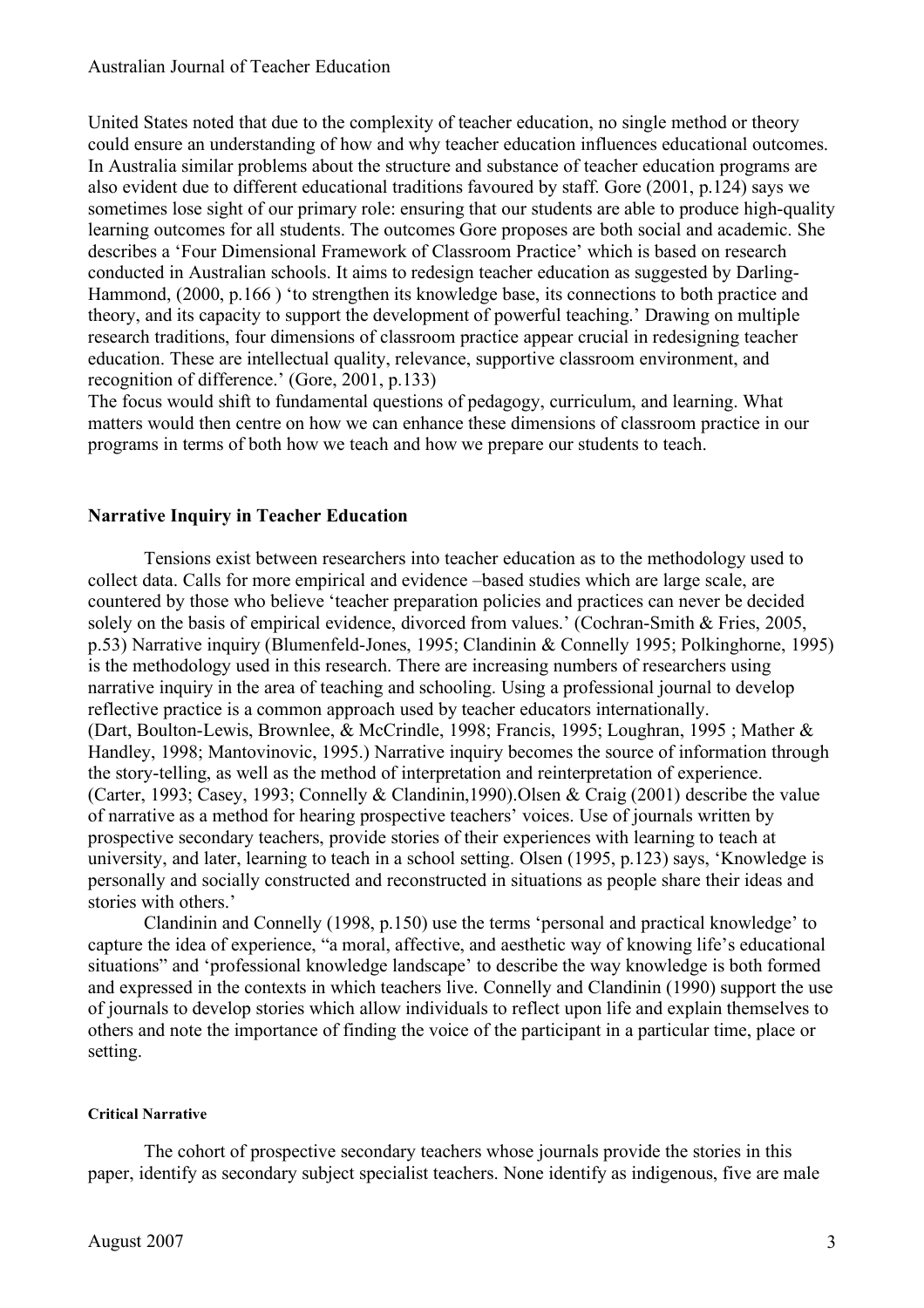and eight are female. All are Graduate Entry students in their first year of a two year Education degree as they have completed a previous degree. They are representative of the total cohort of teacher education students at an Australian university as they are predominantly white, and middleclass. Five identify as being mature students. A narrative analysis of 11 journals written over the 14 week period included reflections about lectures and workshops, six weeks of practicum and a further 3 weeks of university classes. Three of the journals were written without the practicum experience and all show the development of greater understandings of the role of the teacher and give an insight into the challenges prospective teachers see in delivering quality learning experiences for their students.

Prospective teacher learning is encouraged through reflection and contemplation of their learning experiences through the journal writing activity. This task is used as a learning tool in a topic which also uses Problem-Based Learning strategies.

'Narrative is a method of inquiry and a way of knowing-a discovery and analysis- just as scientism and quantitative research have methods and ways.' (Ely,Vinz, Anzul, & Downing, 1997, p.64). In their journal entries prospective teachers reflected on where university learning about teaching and their school experience of teaching, had conjunction or disjunction. Reflections provided by the prospective teachers provide the story. An inquiry through narrative will (re)present their understandings through the researcher's voice. (Clandinin and Connelly, 1994, p. 416). In this story prospective teachers demonstrate in their journal writing that they have personal practical knowledge about learning, from their personal experiences of learning. To better understand how this personal practical knowledge is shaped in the professional knowledge landscape of both the university and the school is another part of this story. Listening to the narrative of prospective teachers as they use experience from university course work and the school practicum to develop their knowledge and experience of the learning process, we may gain greater insight into how teacher education programs could be improved. 'Voices offer a qualitative opportunity for scholars interested in generating critical, counter-hegemonic analyses of institutional arrangements.' (Fine, 1994, p.20.) Using voices in social research involves, 'carving out pieces of narrative evidence that we select, edit and deploy to border our arguments. The problem is not that we tailor but that so few qualitative researchers reveal *that* we do this work, much less *how* we do this work. A second dilemma arises when we rely on individual voices to produce social interpretations of group behaviour.' (Fine, p. 22) I have included comments from the prospective teachers which are often oppositional as this demonstrates the difference in personal experience and values that they bring to their 'learning to teach'. Convery (1999, p.145) suggests, 'that assisting teachers to deconstruct stories and explore alternative readings – eg how cited oppositional figures might have given their version of events –might emancipate teachers from remaining victims of their own narratives. Narrative enquiry must not be an end in itself, it must be a means of improving educational experience.'

Experiences from my life as a teacher educator and former classroom teacher shape the selections and discussions that are chosen from the prospective teacher's stories. The voices of the prospective teachers are interwoven with my voice as a teacher educator. The reader produces meaning and must do so in the knowledge that, 'Narrativisation assumes point of view.'(Stivers, 1993, p.424) It is always possible to narrate the same events in radically different ways, depending on the values and interests of the narrator (Kohler Riessman, 1993, p.64)

### **Personal Practical Learning**

The personal practical knowledge that these prospective teachers bring to their learning are from their previous experiences. These are primarily, but not exclusively from their school and university experience, by far the greatest influence being from the "apprenticeship" they serve as learners in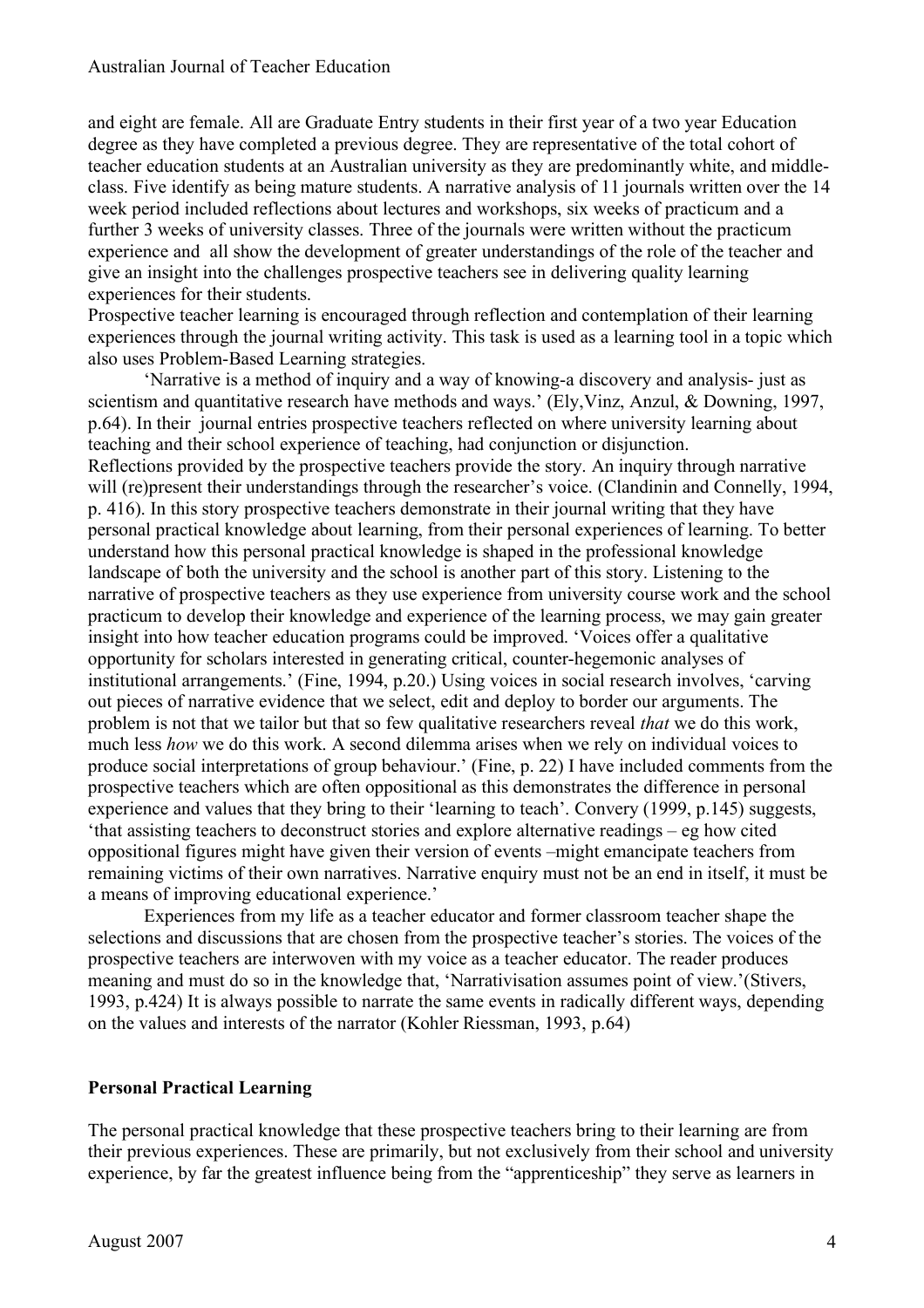schools for 12 years. (Lortie,1975).'They often believe that they already know what teaching is all about.' (Olson, 1995, p.119.) From their personal practical experiences of learning the prospective teachers understood the need to address learning in a range of ways. Many teacher education students enter teacher education programs with the assumption that they will learn to teach only in schools. It is critical to discuss and make explicit and relevant how they will also learn to teach during their university studies.

### **Learning to Teach-Teaching to Learn**

The prospective secondary teachers in reflecting on what they had learnt in their university studies to this point, and how they would use this to develop student learning experiences in their classrooms, were asked to reflect upon the strengths of student-directed and teacher-directed learning. They wrote;

'Practical learning rather than being directed' and 'Students need to be able to understand and engage with the learning task and process if they are to build authentic knowledge.' The value of self- directed learning in aiding understanding and knowing more about how individuals learn best was generally seen as being important.

The theoretical understandings that were being presented in their university studies were interacting with their own experiences as learners. Interactions between their personal practical knowledge in the professional knowledge landscape are evident through journal entries like, 'Constructivist learning is now what I know it is called. I didn't have a name for it before.'

Not all of the prospective secondary teachers were convinced that a self-directed approach to learning was suitable for all students. Raising concerns about student –directed learning one prospective teacher wrote, 'All we can really be certain about is what we have already experienced and thus, what it is we now know. The problem with this is that we may have drawn the wrong knowledge out of our experiences, misinterpreted it, or it has changed over time without our knowing it.' The need to enhance understanding through teacher interaction and guidance is seen as an important part of learning by this prospective teacher when she says, 'if we continue in this way will kids never be able to think abstractly or philosophise or compare?' Most prospective teachers chose to opt for a combination of both student –directed and teacher –

directed components to assist learning with statements such as, 'I think the teaching –learning process needs both self - directed and teacher-directed components' and 'It takes less time for students to be 'taught' a concept than to 'discover' it for themselves.'

Teacher knowledge and enthusiasm for the subject area was seen as an important motivator for learning. 'It can be extremely useful to gain insight into a subject through the knowledge of a teacher.' The prospective teachers could describe learning as a complex task and had already developed ideas about how secondary students learn, based on their personal practical experience and university teaching in this area. The journal writing showed a strong attachment to learning approaches being advocated in their university topics, which were often different to those they had personally experienced at secondary school. However, their personal practical knowledge of the secondary school context with time constraints, inflexible classroom spaces and exams, was used to critique the university material. Despite being able to see the value of self-directed learning many could see that this was a goal which may be difficult to achieve in the current secondary school environment.

The extent to which prospective teachers are being supported in their 'training' when they attend schools for practicum was another area of inquiry by the federal government. After seven weeks of university study the prospective teachers embarked on their first experience as 'learner teachers'. They had six weeks in a secondary school setting and were expected to teach in both of their subject specialisation areas. In their journals they were asked to discuss points of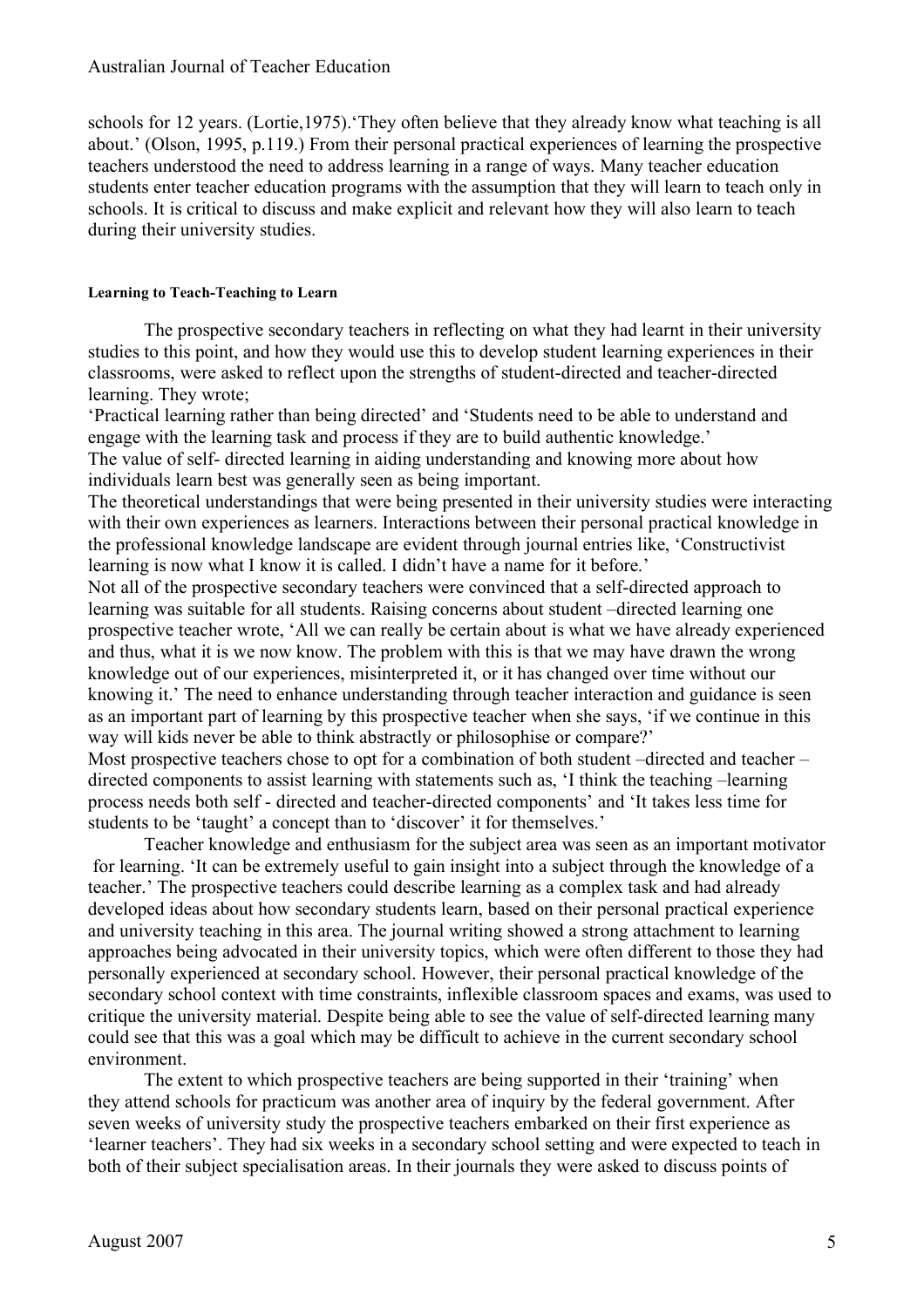conjunction and disjunction between their university and school- based learning. It was notable that for some of the prospective teachers, there were several aspects which were in both of these categories. The continuing development of the prospective teacher in the professional knowledge landscape was seen as exciting but frightening. The journals spoke of feeling unprepared for the challenges which they anticipated would confront them and they questioned whether they would 'know enough.'

## **Conjunction**

After two weeks on practicum, prospective secondary teachers wrote that they had seen explicit teaching and were learning that, 'there are no simple answers' to many of the complex issues that arise in the classroom. They had been apprised of this possibility during the university lectures they had attended prior to undertaking the practicum, in the topic Development, Learning and Teaching(DLT). One said, 'DLT "education is problematic" is ringing true here.' The valuing of prior knowledge was seen as important and reinforced in the school setting by prospective teachers who saw some evidence of constructivist practices. Peer relationships and how, 'being popular or less popular has an impact on student engagement with their learning,' was a point of conjunction between what was learnt at university and addressed in school-settings. Several prospective teachers noted that their school had a focus on resilience and wellbeing. A prospective secondary teacher noted that, 'The Grade 8 teacher tolerates misbehaviour (close to chaos) in favour of group work so those with learning difficulties- mainly English difficulties are involved in the class.' Student differences were described as being catered for through the use of constructivist approaches, ' the teachers are definitely working to teach the students based on what they know already – basically at their level which is most likely below average'.

## **Disjunction**

Reflection on the difference between university advocated practice and what actually occurs in schools, presents the prospective teacher with a dilemma. Which learning is most helpful or valuable for their future development as a teacher? Olson, (1995, p. 124) says, 'Depending on how we choose to attend to the stories we construct, narratives of experience can be used to confirm what we already know or to lead to new insights.' She goes on to explain, 'If students expect to live their stories as planned, surprise can be stories as "trouble" and as "not knowing enough." Students need to be encouraged to carefully attend to unexpected events in order to awaken to new ways to tell their stories.'(p.124)

A prospective secondary teacher said, 'little evidence of constructivist or democratic pedagogy being used –the students may get a small say in learning and content, but not much. They are passive receivers of knowledge, not architects of learning. Still many are excited on this type of delivery.' The predominance of teacher –directed learning that was noted by prospective teachers in their journals was seen as a disjunction between the university learning and school-based learning. 'The amount of 'chalk and talk' that actually does happen. The course at uni emphasises engagement and use of constructivist oriented activities – however the majority of classes I am doing have teaching that is fairly teacher oriented and content focussed.' Another said, 'A lot of lessons are teacher directed boring lessons with 'chalk and talk' as a feature particularly in senior secondary classes. Lollies and stickers were used as rewards and this was not advocated at university. There was little group work done in the lower classes and in defence of that, one prospective teacher wrote that 'behaviour management is such a big issue.'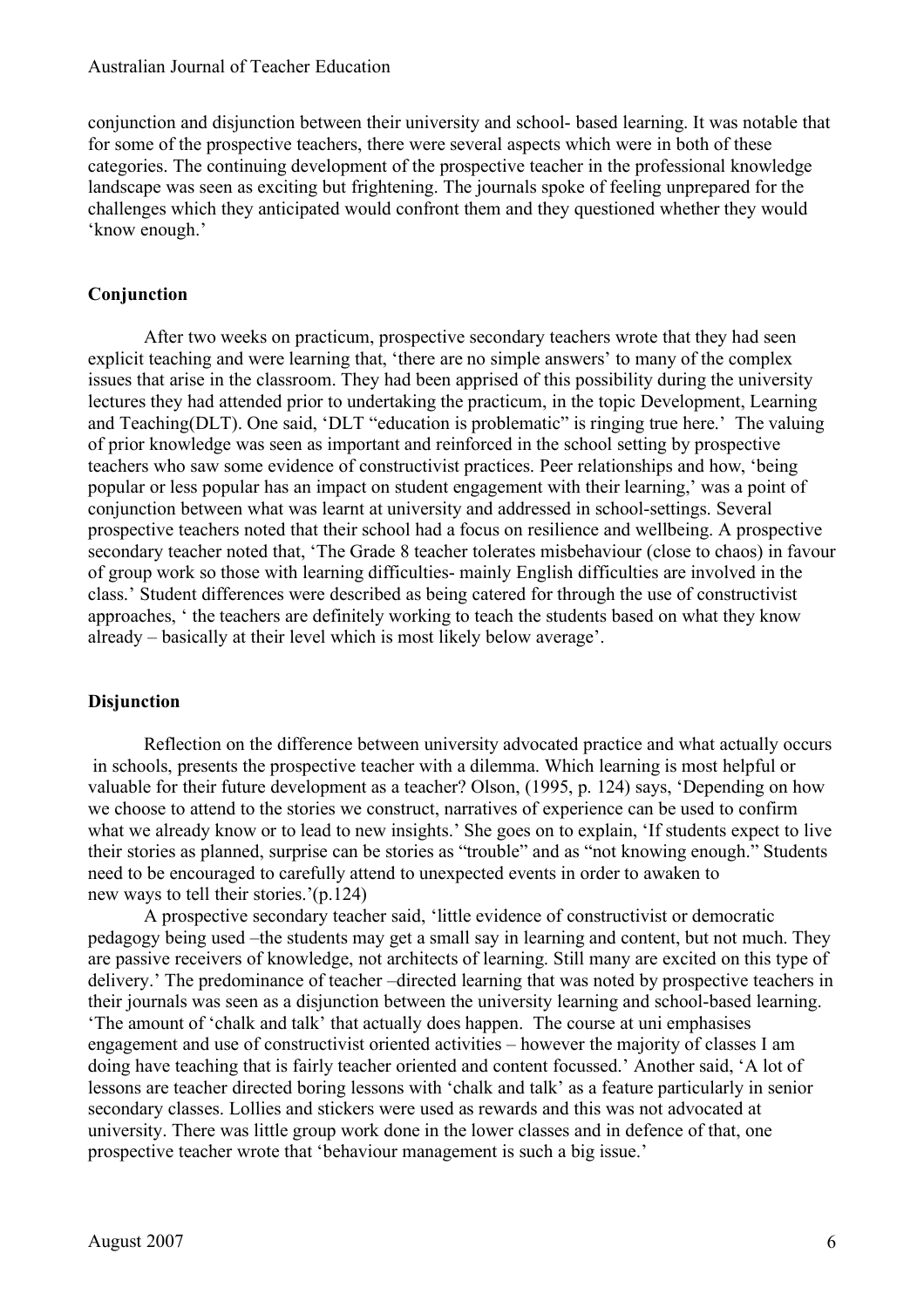#### **Conjunction and Disjunction**

Making a connection with students and developing relationships with them was mentioned in many journals as something that prospective teachers recognised as important for learning to occur. This had been promoted at university and was seen as an important factor in the classroom. 'I can see the benefits of 'connecting' with students. The teacher treats the students with respect and warmth and gets the same treatment in return.' This positive approach to students was not seen all of the time by prospective teachers and one remarked about 'teachers jokingly demeaning students rights' at a staff meeting and many teachers were seen as being 'very authoritarian.' Organisational matters at times had conjunction and in other school contexts there was disjunction. Some prospective teachers saw lesson plans that used the South Australian Curriculum Standards and Accountability Framework being developed and used while others wrote, 'No teachers use lesson plans- use Unit Plans and adlib.' There were many cases of conjunction and disjunction within the school, and between individual teachers.

#### **Conclusion**

#### **What Can we Learn From our Prospective Teachers?**

What have the professional journals of prospective teachers said that can assist the university and school to enhance their development as teachers? Preparing prospective teachers is complex. They require knowledge of their subject area supported by philosophical underpinnings and pedagogies which prepare them to teach students with disabilities, with learning and behavioural problems, and those from diverse cultural backgrounds. The extent to which our teachers are being supported in their 'learning to teach,' when they attend schools for practicum, is an area that needs greater attention from both the university and the school. The cooperating teacher may be able to assist while they are in the school context and this is desirable. A problem arises when the cooperating teacher/s may not value, or be able to demonstrate learning experiences that the university promotes, and the experiences of the prospective teachers used in this study show there can be significant disjunction when this occurs. How can this be explained and resolved, and who is available to engage in this discussion with the prospective teacher?

No single program has demonstrated a definitive solution for the comprehensive preparation of teachers. The evidence available suggests there needs to be a combination of theory and practice. How much of each appears to be highly contested.(Borko, Liston & Whitcomb, 2006).The quality of the practical experience gained in schools is an element that needs a level of 'quality control'. It is not only the cooperating teacher who has a role in supporting the prospective teacher with their learning to teach.Support in the education of prospective teachers when they attend schools for practicum is also a role for the university supervisor. The university supervisor may not be an academic from the school of education, and even if they are, they may not have a teaching qualification, or have the content knowledge that prospective teachers have been engaging with in their university studies to this point. There may be ways to improve this. However, supervision of the practicum is a time consuming endeavour. It is often an area of academic work which is 'bought out' by teacher education staff. It is not valued as 'high status' work. Part-time teachers are often used. These are teachers who have a sound level of teaching ability, but many do not know the university topics or the ideologies that are promoted within them. I have heard prospective teachers say that their supervising teacher from the university actively undermined what was taught in their university studies.

Enhancing the university and school learning conjunction is clearly still a challenge for both teacher educators and schools. The personal practical knowledge that prospective teachers bring to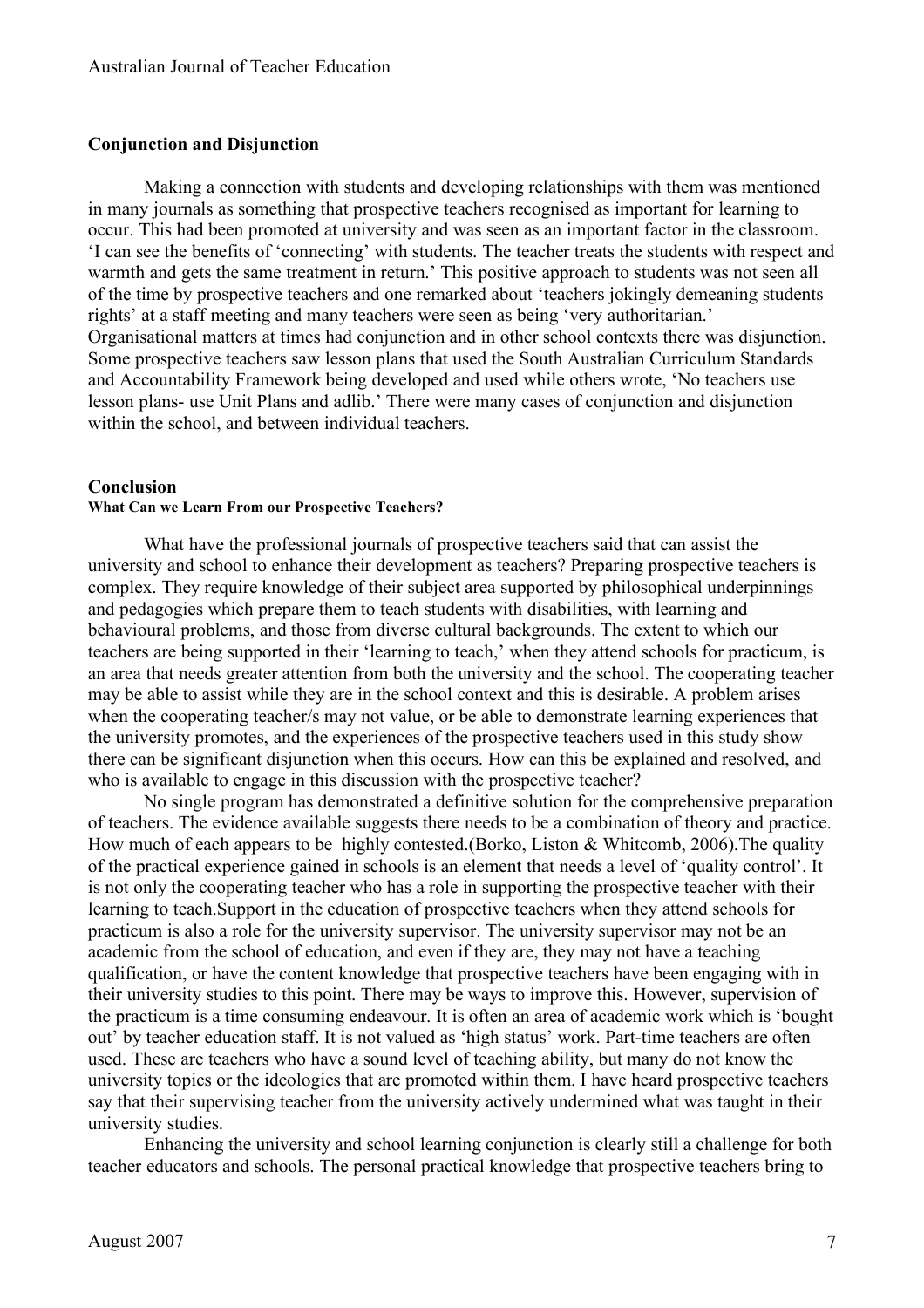their studies in the professional knowledge landscape at university and in schools needs greater connection with their theoretical and practical experiences. Professional development for teachers who are willing to undertake the role of cooperating teacher and professional rewards (not just financial) for their involvement could be investigated. In the university, greater incentives to perform the role of university supervisor through appropriate workload attribution, and training and development focussed on the knowledge and skills that have been promoted in the university courses undertaken by the prospective teachers would be a good start in addressing some of the disjunction that was identified by the students. How this can be achieved to enhance the 'learning to teach' for prospective teachers remains an area for further research.

## **References**

Borko, H., Liston, D., & Whitomb, J.A. (2006) A Conversation of Many Voices: Critiques and Visions of Teacher Education – Editorial, *Journal of Teacher Education,* Vol 57 (3) pp. 199-204. Britzman, D. P (2000).Teacher Education in the Confusion of Our Times, *Journal of Teacher Education* Vol. 51(3)

Carter, K., (1993).The place of story in the study of teaching and teacher education. *Educational Researcher* 22**,** pp. 5–12.

Casey, S., (1993). *I answer with my life*, Routledge, New York.

Clandinin D.J. and Connelly, F.M., 1990. Narrative experience and the study of curriculum. *Cambridge Journal of Education* Vol. 20 **(**3), pp. 241–253.

Clandinin, D.J. and Connelly, F.M. (1994). 'Personal Experience Methods.'in N.K. Denzin and Y.S. Lincoln (eds.) *Handbook of Qualitative Research*. London: Sage.

Clandinin, D.J. & Connelly, F. M, (1998). Stories to Live By: Narrative Understandings of School Reform, *Curriculum Inquiry,* Vol. 28:2

Cochran- Smith, M., & Fries, M.K.(2001). Sticks, stones and ideology : The discourse of reform in teacher education. *Educational Researcher,* 30(8), 3-15.

Cochran-Smith, M. & Ziechner, K.M (Eds) (2005). "*Studying teacher education": The Report of the AERA Panel on Research and Teacher Education.* Mahwah, NJ: LEA Publishers.

Connelly, F.M., & Clandinin, D.J.(1990).Stories of experience and narrative inquiry. *Educational Researcher,* Vol. 19(5), 2-14.

Convery, A.(1999).Listening to teacher's stories :are we sitting too comfortably? *Qualitative Studies in Education,* Vol.12 (2).

Darling-Hammond, L.(2000) How teacher education matters. *Journal of Teacher Education,* Vol. 51, pp. 166-173.

Darling-Hammond, L.(2006). Constructing 21st -Century Teacher Education, *Journal of Teacher Education,* Vol. 57, (3), pp.300-314

Dart, B.C., Boulton-Lewis, G.M., Brownlwee, J.M., & McCrindle, A.R.(1998). Change in knowledge of learning and teaching through journal writing. *Research Papers in Education,* Vol. 13(3), pp. 291-318.

Ely M., Vinz, R., Anzul, M. & Downing, M.(1997).*On Writing Qualitative Research: Living by Words.* The Falmer Press, London.

Fine, M. (1994) Dis-stance stances: Negotiations of power inside feminist research, in A Gitlin (Ed) *Power and methods: political activism and educational research,* London: Routledge

Francis, D. (1995). The reflective journal: A window to preservice teachers' practical knowledge. *Teaching and Teacher Education,* Vol. 11 (3), pp.229-241